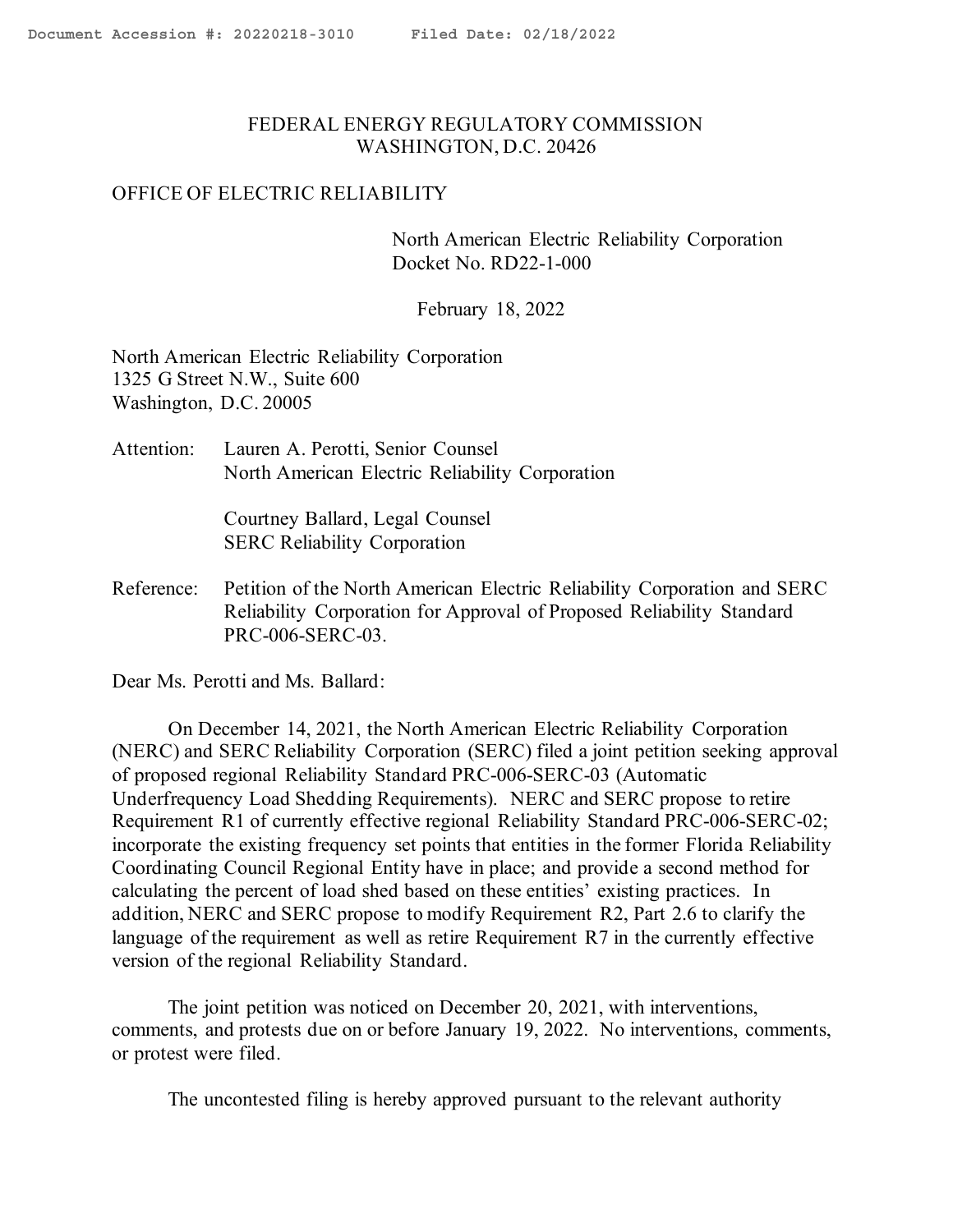Docket No. RD22-1-000 2

delegated to the Director, Office of Electric Reliability under 18 C.F.R. § 375.303 (2021), effective as of the date of this order.

This action shall not be construed as approving any other application, including proposed revisions of Electric Reliability Organization or Regional Entity rules or procedures pursuant to 18 C.F.R. § 375.303(a)(2)(i). Such action shall not be deemed as recognition of any claimed right or obligation associated therewith and such action is without prejudice to any findings or orders that have been or may hereafter be made by the Commission in any proceeding now pending or hereafter instituted by or against the Electric Reliability Organization or any Regional Entity.

This order constitutes final agency action. Requests for rehearing by the Commission may be filed within 30 days of the date of issuance of this order, pursuant to 18 C.F.R. § 385.713 (2021).

Sincerely



David Ortiz, Acting Director Office of Electric Reliability